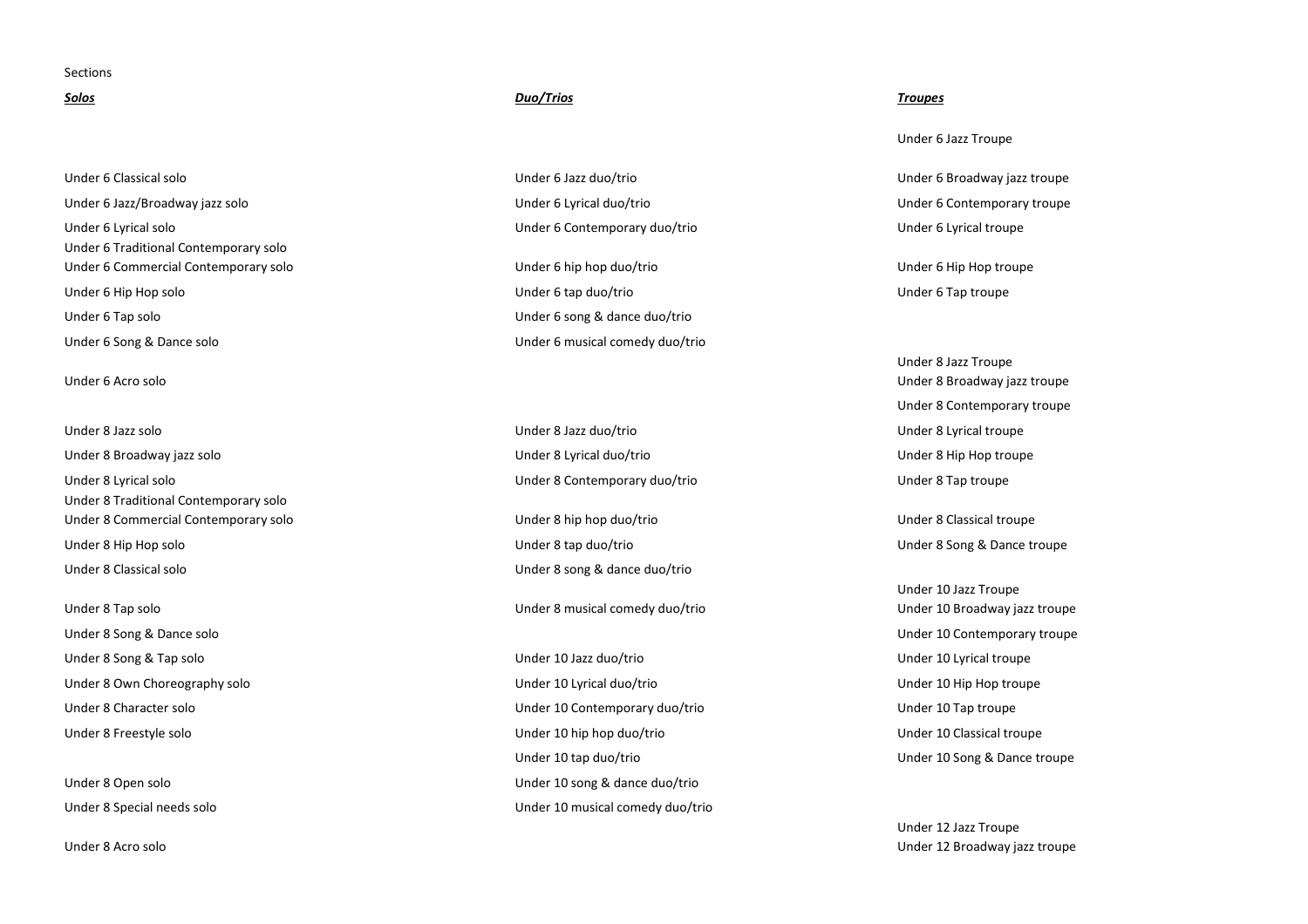Under 10 Broadway jazz solo Under 12 Lyrical duo/trio Under 12 Hip Hop troupe Under 10 Lyrical solo Under 12 Contemporary duo/trio Under 12 Tap troupe Under 10 Traditional Contemporary solo Under 10 Commercial Contemporary solo example and the Under 12 hip hop duo/trio example and the Under 12 Classical troupe Under 10 Hip Hop solo Under 12 tap duo/trio Under 12 Song & Dance troupe

Under 10 Song & Dance solo Under 14 Contemporary troupe Under 10 Song & Tap solo Under 14 Jazz duo/trio Under 14 Lyrical troupe

Under 10 Acro solo

Under 12 Broadway jazz solo Under 16 Lyrical duo/trio Under 16 Hip Hop troupe Under 12 Lyrical solo Under 16 Contemporary duo/trio Under 16 Tap troupe Under 12 Traditional Contemporary solo Under 12 Commercial Contemporary solo entries and the Under 16 hip hop duo/trio entries and the Under 16 Classical troupe Under 12 Hip Hop solo Under 16 tap duo/trio Under 16 Song & Dance troupe Under 12 Classical solo Under 16 song & dance duo/trio

Under 12 Song & Dance solo Open Contemporary troupe Under 12 Song & Tap solo Open Jazz duo/trio Open Lyrical troupe Under 12 Own Choreography solo Open Lyrical duo/trio Open Hip Hop troupe Under 12 Character solo Open Contemporary duo/trio Open Tap troupe

Under 10 Jazz solo Under 12 Jazz duo/trio Under 12 Lyrical troupe

Under 10 Classical solo Under 12 song & dance duo/trio

Under 10 Tap solo Under 12 musical comedy duo/trio

Under 10 Own Choreography solo **Under 14 Lyrical duo/trio** Under 14 Lyrical duo/trio Under 14 Hip Hop troupe Under 10 Character solo Under 14 Contemporary duo/trio Under 14 Tap troupe Under 10 Freestyle solo Under 14 hip hop duo/trio Under 14 Classical troupe Under 14 tap duo/trio Under 14 Song & Dance troupe Under 10 Open solo Under 14 song & dance duo/trio Under 10 Special needs solo Under 14 musical comedy duo/trio

Under 12 Jazz solo Under 16 Jazz duo/trio Under 16 Lyrical troupe

Under 12 Tap solo Under 16 musical comedy duo/trio

Under 12 Contemporary troupe

Under 14 Jazz Troupe Under 14 Broadway jazz troupe

Under 16 Jazz Troupe Under 16 Broadway jazz troupe Under 16 Contemporary troupe

Open Jazz Troupe Open Broadway jazz troupe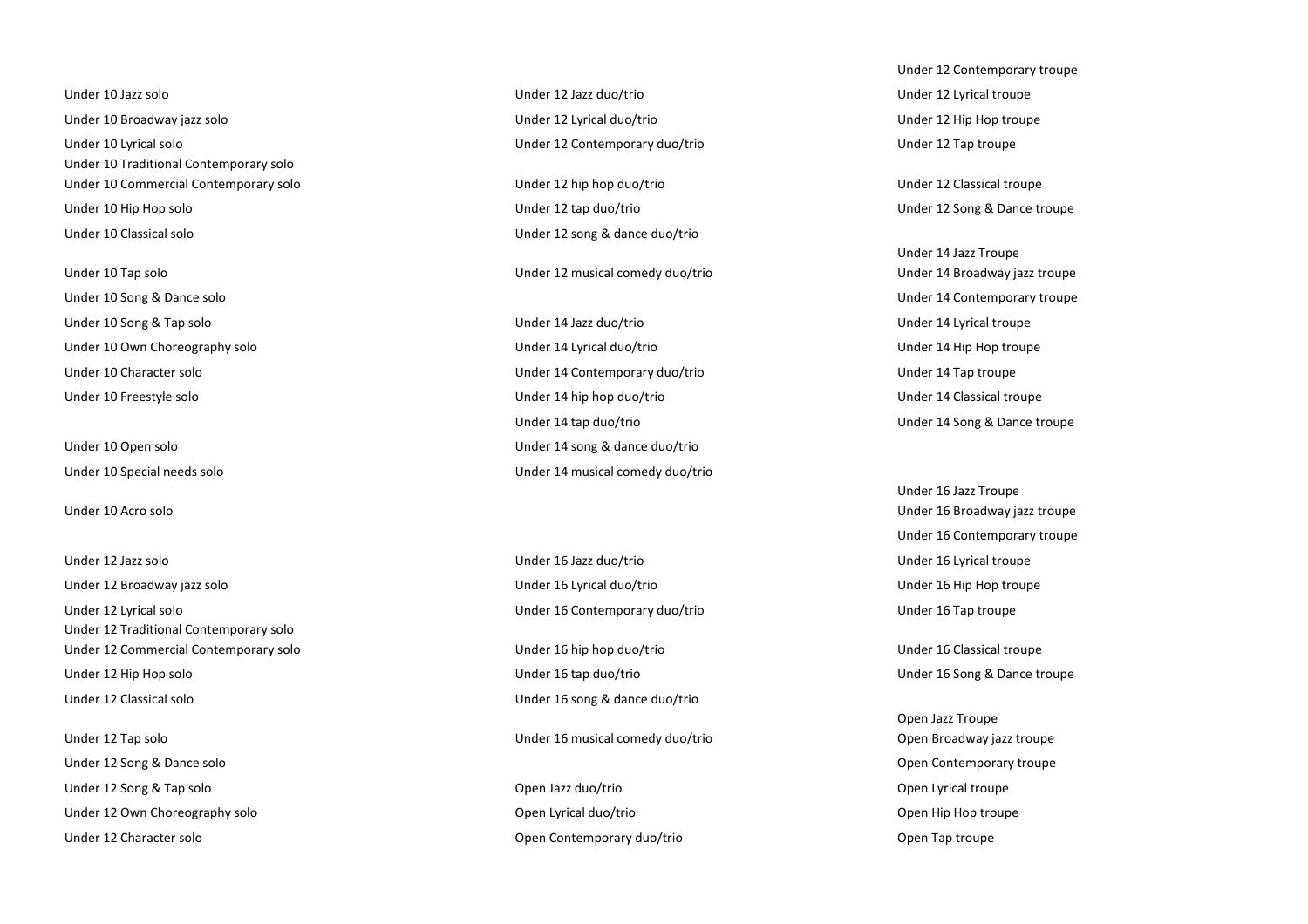Under 12 Acro solo

Under 14 Jazz solo

Under 14 Broadway jazz solo

Under 14 Lyrical solo

Under 14 Traditional Contemporary solo

Under 14 Commercial Contemporary solo

Under 14 Hip Hop solo

Under 14 Classical solo

Under 14 Tap solo

Under 14 Song & Dance solo

Under 14 Song & Tap solo

Under 14 Own Choreography solo

Under 14 Character solo

Under 14 Freestyle solo

Under 14 Open solo

Under 14 Special needs solo

Under 14 Acro solo

Under 16 Jazz solo Under 16 Broadway jazz solo Under 16 Lyrical solo Under 16 Traditional Contemporary solo Under 16 Commercial Contemporary solo

Under 16 Hip Hop solo

Under 16 Classical solo

Under 16 Tap solo

Under 16 Song & Dance solo

Under 12 Freestyle solo Open hip hop duo/trio Open Classical troupe Open tap duo/trio Open Song & Dance troupe Under 12 Open solo Open song & dance duo/trio Open Special Needs troupe Under 12 Special needs solo Open musical comedy duo/trio